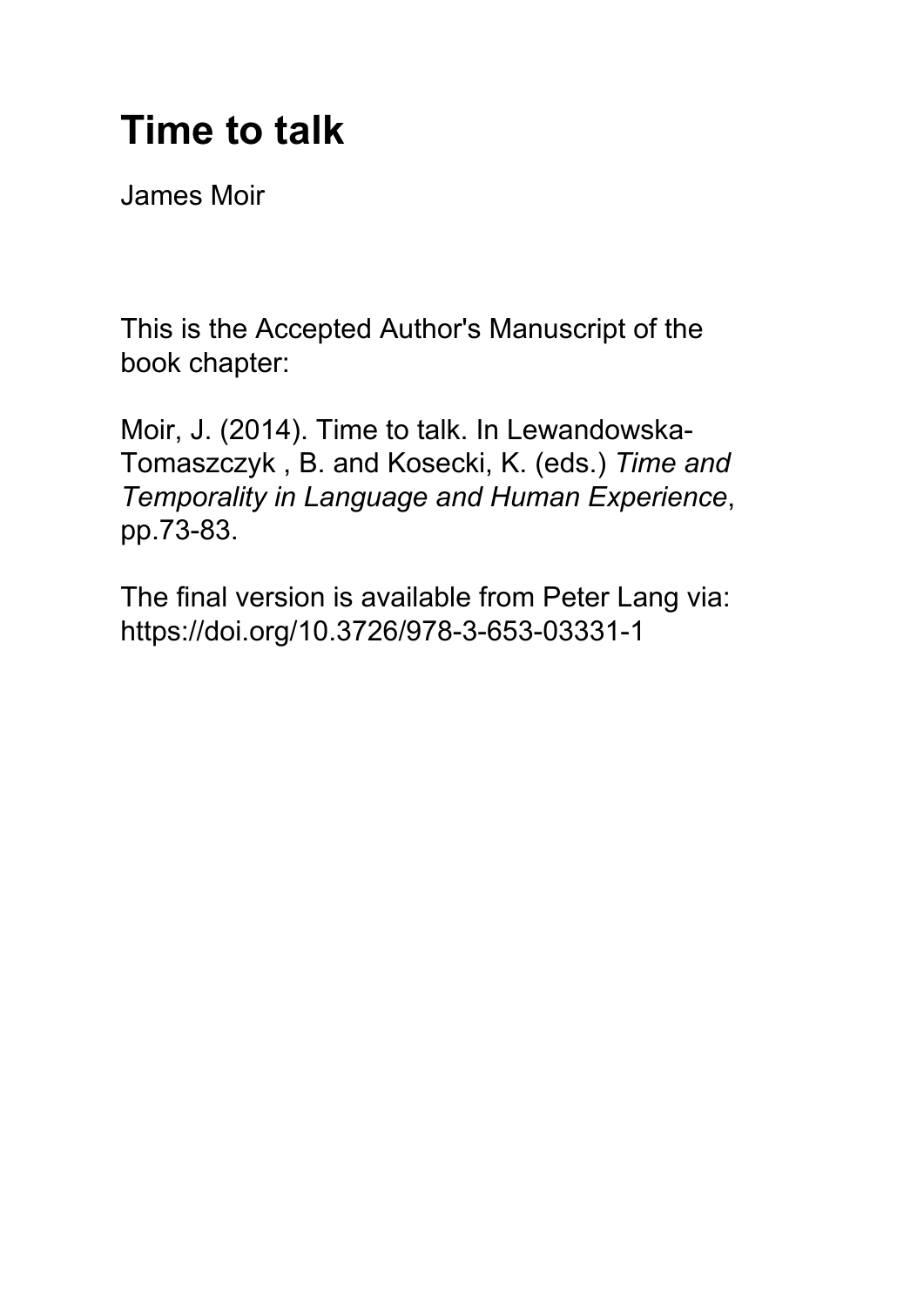# **Time to Talk**

#### **James Moir**

# **Abstract**

This paper in concerned with the temporal nature of talk within conversation and its relationship with interpreting and understanding what is said. Within the field of conversation analysis (CA) Sacks (1992) urged analysts not to become concerned with how fast interlocutors are thinking as they talk with one another, but instead to focus on what is produced and in what way. This aversion to inferring mental processes has been taken up by analysts interested in examining discursive psychology (DP) through the ways in which discourse is produced in talk in terms of its orientation to psychological concerns (e.g. Edwards & Potter, 1992). Such an approach shares with CA an agnostic stance with respect to underlying mental processes as the modus operandi of conversational exchanges.

However, this paper seeks to advance the argument that whilst DP had adopted CA as a methodology for its programme, it has strayed away from its focus on procedural possibilities, and instead has treated interlocutors as engaged in operations such as designing and interpreting what is said. In other words, it treats discourse as involving a tacit process which takes time to operate between interlocutors. This, in effect, leaves the conceptual door ajar for a mentalist construal of what people are engaged in doing when the talk to one another.

The paper argues against this approach and instead suggests that much of our communicative conduct does not involve thinking before speaking, or interpreting what another person has said. The temporal nature of routine conversation is such that we act towards one another in terms of the words themselves. There is nothing in the use of words that requires the postulation or tacit acknowledgement that time is required to design and interpret what is said. Instead the argument is advanced that the flow of conversation and its intelligibility for participants, derives from the ability to use and react to language in a criterial fashion through the words themselves. It is the scenic aspect of most discursive practices that is key to understanding the speed of conversational exchanges, not the quickness of an assumed mental apparatus behind the words that are spoken.

## **Introduction**

One of the most important questions in examining the temporal nature of conversation as it is experienced is the extent to which cognitive operations are involved in actively choosing what is said. For example, in a recent contribution to this question, Gibbs and Van Oden (2012) advance a view of pragmatics based on complexity theory which explains the pragmatic choices speakers make in conversations in terms of multi-dimensional factors. However, whilst this offers a more sophisticated view of the pragmatics of communication it is rooted in a view of human agents as engaged in operating as 'micro-analysts' of their environment and of each other's conduct. In other words, it is based on a cognitivist assumption that people are engaged in communicating and talking with one another in terms of interpreting, decision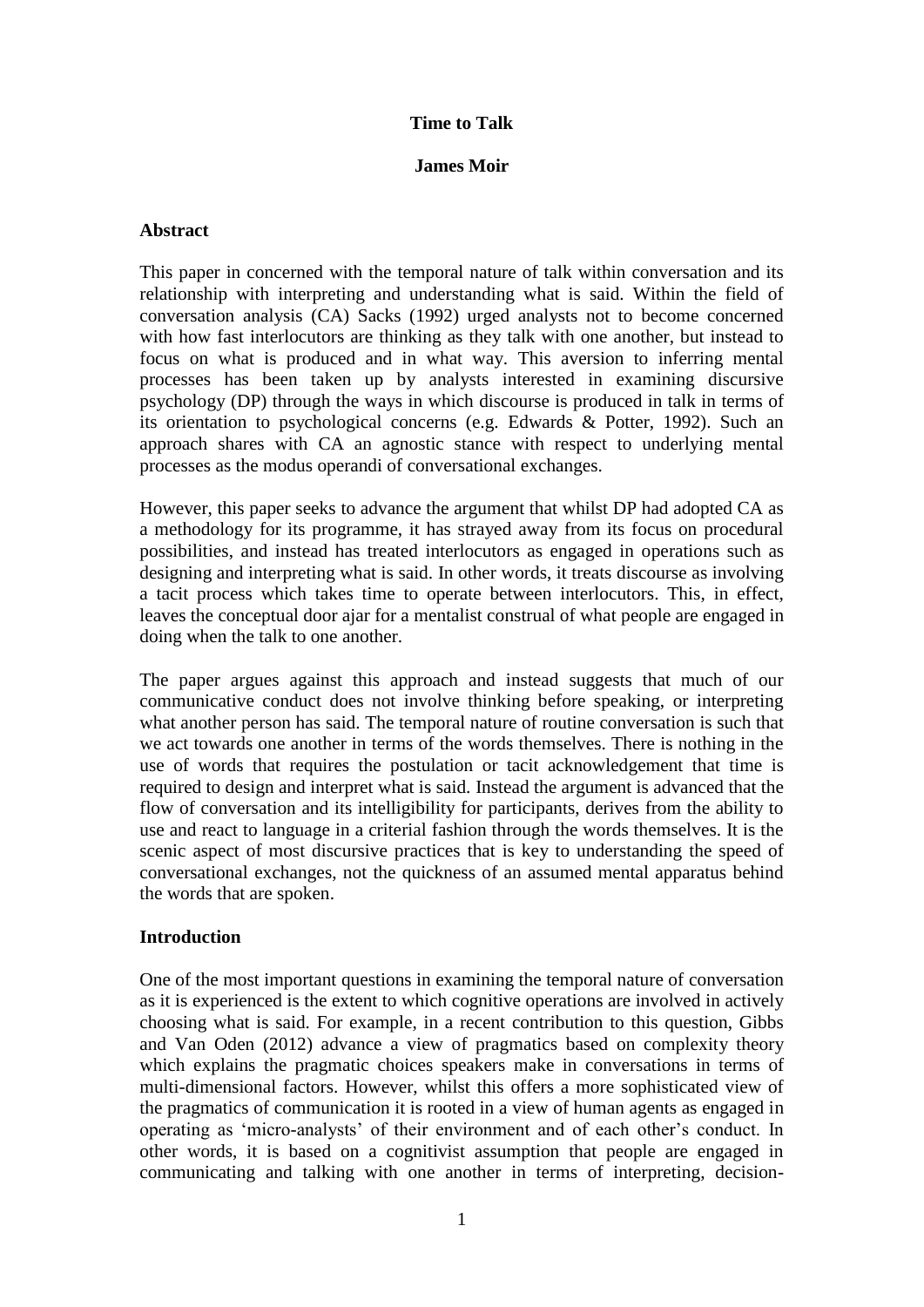making, abstracting, aligning, and disambiguating and so on. The extension of these occasional practices to that of what people do *in general* in conversing with one another is a foundational assumption for those who would wish to examine how people 'think' whilst talking, and specifically how they can select the words they use in the temporal unfolding of conversation. In other words, talking and communicating become a matter of considering what might loosely be thought of as 'the speed of thought'.

However, whilst this approach may be a central issue for psychological approaches to the study of communication, a different and sociologically orientated approach can be found in the field of conversation analysis. The founder of this approach, Harvey Sacks, was concerned with the basic issue of how language can work as something that can be both culturally learnable and publicly understandable. Very early on (in the Spring of 1964) this led to his often quoted caution about researchers using cognitive intuitions:

When people start to analyze social phenomena, if it looks like things occur with the sort of immediacy we find in some of these exchanges, then, if you have to make an elaborate analysis of it - that is to say, show that they did something as involved as some of the things I have proposed - then you figure that they couldn't have thought that fast. I want to suggest that you have to forget that completely. Don't worry about how fast they're thinking. First of all, don't worry about whether they're 'thinking.' Just try to come to terms with how it is that the thing comes off. Because you'll find that they can do these things (Sacks, 1992, vol. I: 11).

This injunction against falling back on assumed mental operations as the generative mechanism for the production of talk-in-interaction led Sacks, and other conversation analysts who were inspired by his approach, to study in detail the mechanisms through which conversations works in terms of its ordered and scenic qualities. The focus on turn-taking and the normative patterns of various actions such as excuses, assessments, invitations, refusals etc., coupled with detailed transcriptions that include features such as pauses, hesitations, vocal pitch etc. showed just how fast people do talk and how they do so within the joint nature of conversational activity.

This conceptualisation of language as a social phenomenon was offered as a way of examining its properties empirically though a defined methodological approach that held up to scrutiny normative patterns of interaction. However, this has more recently been the subject of a more all-encompassing ontological social theory of action proposed by Theodore Schatzki (2001, 2002, 2006, 2010a, 2010b). As Schatzki argues "Human agency must . . . be understood as something contained in practices (i.e., as the performance of doings and sayings that constitute the actions that compose practices)" (Schatzki 2002: 240). By focusing on practices as the locus of sociality in this way, it is argued that everyday conduct is guided, not by intentional action, formal knowledge or conceptual understandings, but rather by routine practices, know-how, tacit knowledge or informal rules, which may be diffuse, indeterminate or unreflective (Turner 1994, 2007). Practices are therefore seen as primarily routine, habitual and normative events that happen, rather than purposive and generative processes.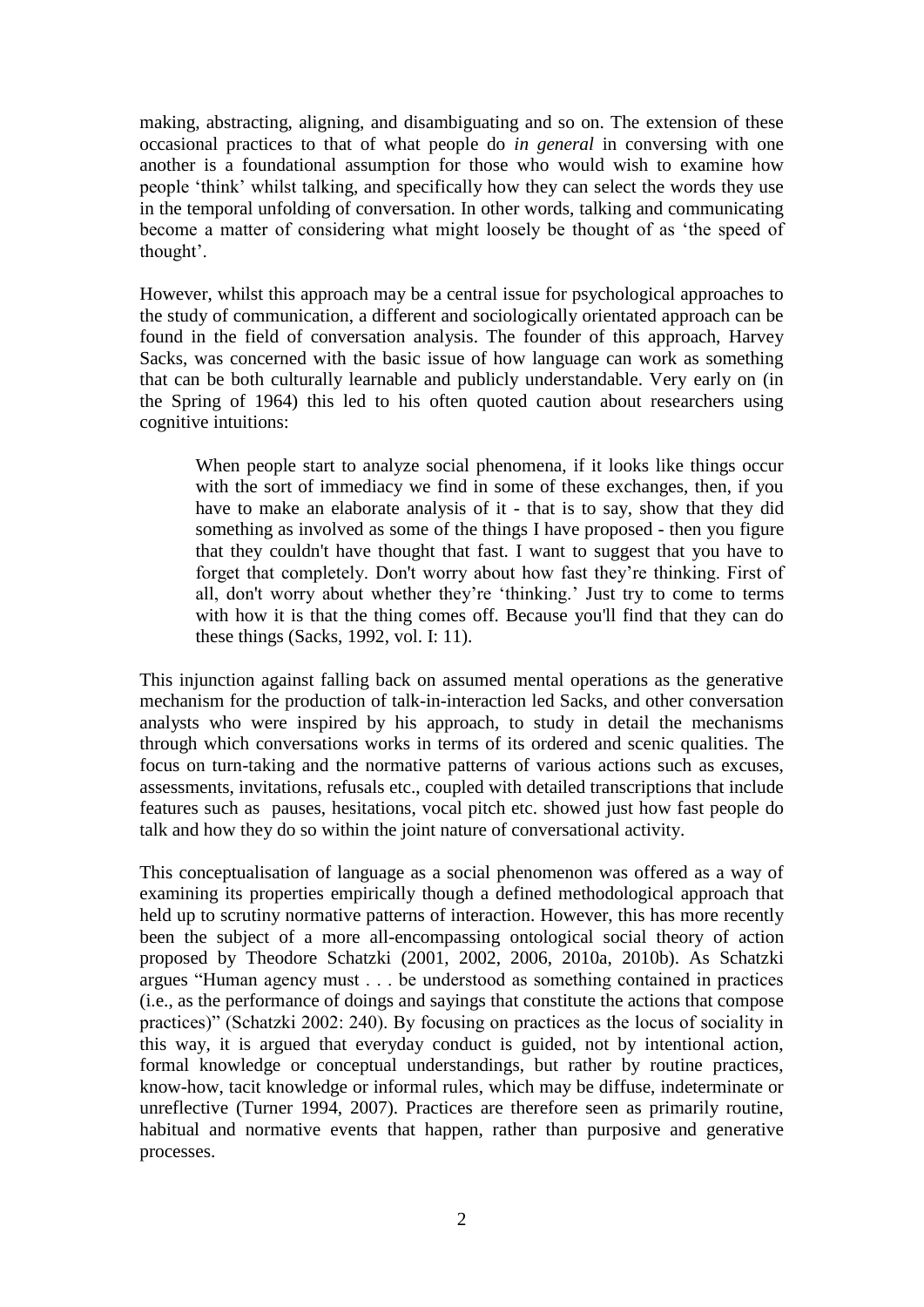Schatzki defines his social ontology as a "site ontology" that identifies practice 'timespaces' as the "site of the social" (Schatzki 2002: 152, 2010: 6). Site refers to the "clearing" in which practices assume their spatial and temporal immanence and indeterminism. Thus whilst he shares with conversation analysis an eschewal of intentional states and cognitive attributes or 'behind the back' social structures as the engine of interaction, his focus on the "indeterminacy of action" is at odds with the latter in terms of its concern with examining regularities in the way that actions are performed As he puts it "I don't see how the feature of human existence called the indeterminacy of action harbours any obvious or implicit implications about the proper or successful organization of human life" (Schatzki 2010b: 504). The theoretical contortions that Schatzki makes regarding the nature of agency are discussed at length in a recent paper by Caldwell (2012) but from he point of view of this paper what is interesting is that the nature of talk in conversation is considered as a matter of practice, quite literally in the sense of being learned through repeated interactions through which tacit understandings are developed. By extension of this argument the temporal dimension to conversation can also be considered as a matter of practice, although Schatzki leaves space for as he see it its largely indeterminate quality. Participation within a practice only takes on a determinate form as it happens.

Is there a middle ground approach, one in which the metaphor of the temporal flow of conversation is guided by something which human agents orientate towards as they speak? Any contender for this approach could not rest upon the idea that conversational time is driven by internal cognitive operations involving interpreting and designing what was said, nor could it rely upon looking to guiding social structures having associated templates for action. Such an approach would therefore need to avoid theoreticism 'down' at the level of mental operation as well as 'up' at the level of over-arching social structures and processes. A candidate for such an approach is known as discursive psychology (e.g. Edwards and Potter, 1992) and it is to this that the next section of the paper turns.

## **Discursive Psychology**

Although there is now a sizeable body of work in this area the aim of the paper is not to survey this literature but rather to examine its underlying assumption that agency is constructed within various social practices in terms of an orientation towards psychological representations. Agency is conventionally associated with how people think and feel and the way this relates to their actions. In discursive psychology these psychological representations provide the means for varied ways of engaging in social and institutional life and as a means of performing actions and making them accountable. Cognitive references to 'thinking', giving 'reasons', 'knowing' 'interpreting' or 'understanding' are conceptualised as providing publicly accountable criteria for agency. Take for example, references to "thinking things through" or "thinking before acting". These are presented as providing yardsticks for agency with respect to various activities such as making 'decisions' where the person is about to undertake some sort of commitment that involves certain consequences. They provide both the means for ordering people's lives as the basis for agency and a way for others to consider, judge and assess these actions in the way that they are orientated towards in terms of duality of mind and world.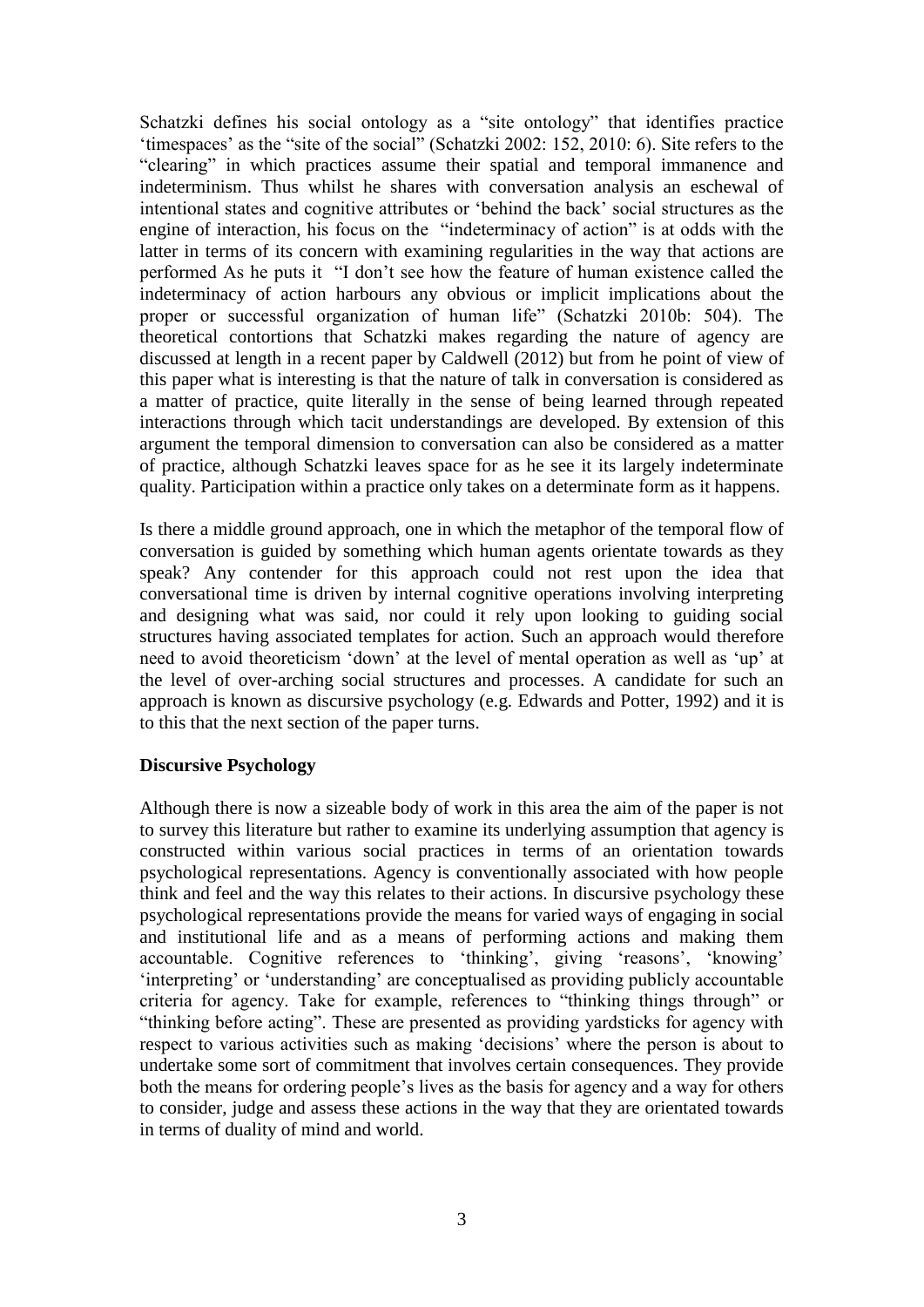Cognition is regarded as the element of control and providing a basis for thinking before acting. The affective or emotional element is taken as being spontaneous and representing feelings but which can, nonetheless, be taken as an accountable basis for action. The emotional basis for action can be presented as understandable, as a means for literally moving a person to do something, or indeed for inaction. It is often portrayed as an influence on how people think, where thinking is taken as reasoning and emotion as providing a means of supporting this or as something that skews or bypasses it.

This duality is presented in discursive psychology in terms of, for example, the ways in which emotion discourse can be a flexible and useful means of characterising action. Edwards (1997:170-201) notes emotion discourse can be put to a great variety of uses within a range of social practices due to their flexibility as an accounting resource. For example, they can be contrasted with cognitions in terms of their less deliberative nature; taken as being as understandable and appropriate as regards how any reasonable person would react; characterised as being the outcome of events or in the nature of the person; treated as being kept under the control of a person's reasoning or as reactions that resist control; and presented as the interaction of mental and physiological systems, as natural, or as derived from moral and ethical concerns.

Discursive psychology therefore seeks to respecify psychological phenomena as discursive constructions, orientated to by participants in the course of interactions as part of various social practices. In this project it has adapted the philosophical framework of Austin's speech acts (1962) and Wittgenstein's notion of languagegames (1953/1958). However, given that discursive psychology operates as a viable alternative to mainstream cognitive psychology it adopts an agnostic stance with respect to mental phenomena. It focus is

In terms of its empirical basis, discursive psychology has borrowed heavily from the techniques used in conversation analysis. It therefore attempts to examine features of language use where interlocutors use various discursive devices in order to accomplish actions. However, unlike conversation analysis, it is less concerned with specifying these with respect to the intelligibility and organised temporal nature of interaction but rather focuses instead on how people orientate towards one another on the basis of psychological states and processes as the basis for action. Thus various psychological topics such as memory, attitudes, emotions, decisions etc. are respecified as discursive phenomena of interest. However, discursive psychology also examines conversation analytic type features such as the use of detail in narrative, membership categorisations, identity displays and so on. All of these features are therefore considered as performative with respect to the accomplishment of actions such as justifying, excusing, rationalising, praising etc.

DP therefore involves a position in which it:

"recognizes that there is some substance to the idea of referring to private mental states, though not as the analysts favoured theory of language and mind. […] The status of reference to internal mental states is not something to be refuted, even though it is conceptually refutable, but rather, studied as a practice within a public form of life. People may sometimes talk as if, or on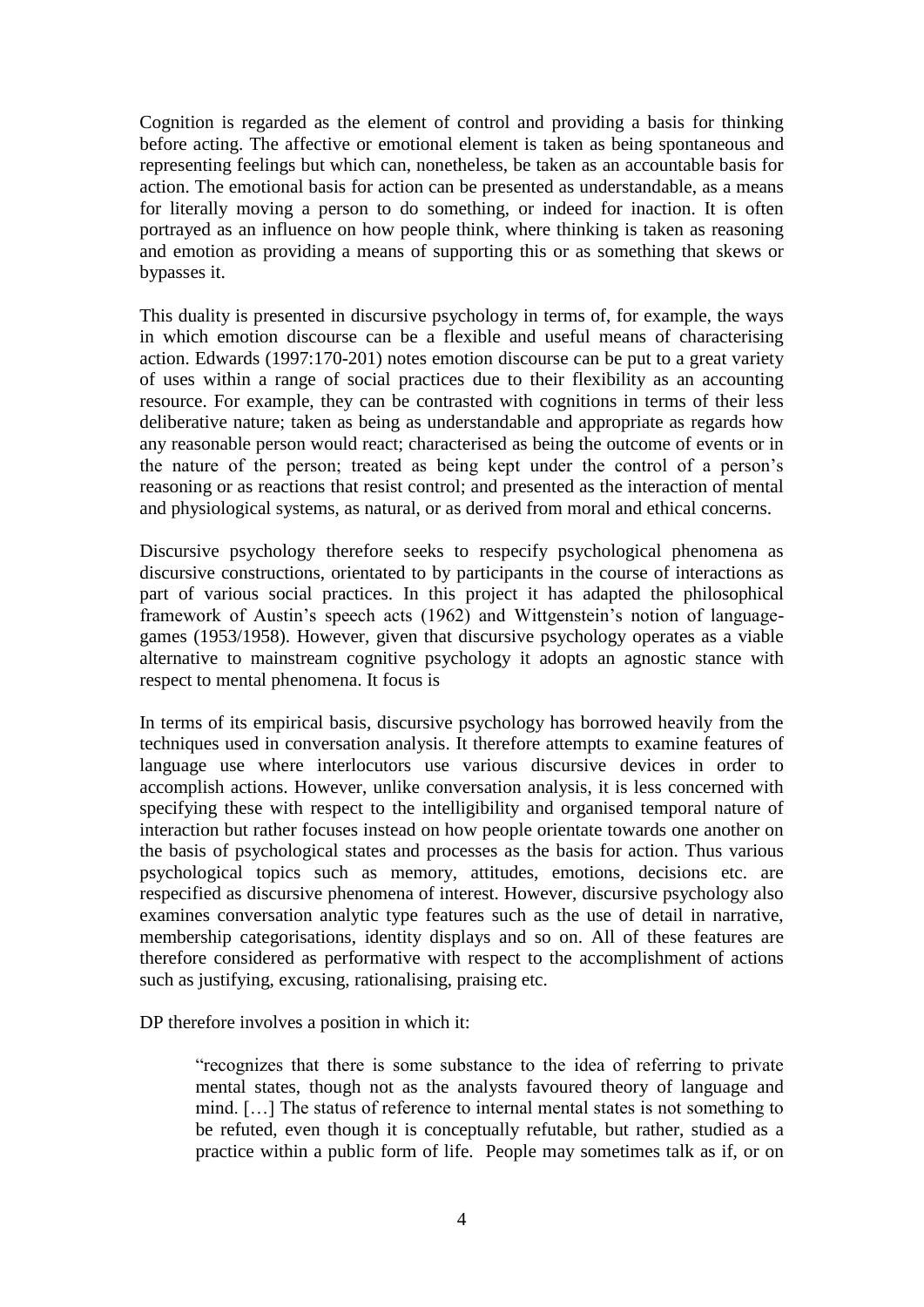the proposed and oriented-to basis their words are expressing inner thoughts and feelings." (Edwards and Potter 2005, 256).

Studying participants' orientations, either in terms of direct psychological accounting or in terms of orientating towards aspects of an 'inner/outer' dualism is presented in as permitting another level of analysis in term of the study of the orderliness of social action through the rhetorical construction of discourse. It is argued that in this way a major cultural dualism is maintained: taking people's 'outward' accounts and actions and considering these as representations of what they are like 'inside' as thinking and feeling agents. It is stressed in discursive psychological work that this derives from accountability within practices rather than as the result of some sort of inner mental cognitive processing and exchange of representations.

It is suggested that this is part of a wider cultural commonplace, an inner/outer dualism, and which is integral to a range of social practices. The notion of these two separate realms is therefore taken as being a major rhetorical feature that is incorporated into how people interact with one another. It is also argued that this provides a means of trading on notions of sense making as well as the portrayal of people's inner mental states. In other words, there is a cultural imperative to be seen to be intelligible and to be able to convey one's thoughts and feelings in the form of judgements, reasons, and evaluations as the outcome of some kind of mental *process*. In perceptual-cognitive processing terms it is an input-process-output model.

It is foundational to discursive psychology that this dualism is orientated to in discourse as part of the social practices that people engage in. It is something that people orientate to in terms of how they portray individual attitudes, beliefs, motives, goals, judgements etc. Notice here that orientating to something does not necessarily involve an explicit mention of these psychological terms but rather how people treat each other as if these are germane or at stake. In effect, this orientation is one of a discourse of an intra-psychic world as something that is normatively attended to as a means of accomplishing order within social practices.

The nature of this order is founded upon an orientation to this discourse as related to mental processes in order to account for how matters are perceived and acted upon. In this way events are placed prior to this operation, as having happened and needing to be communicated, to be understood in terms of a response. People are situated amongst events and occurrences and a realm of mental operations that require to be brought together at a given time and place in terms of accountable action. Accounts of actions are presented as part of texts of 'meaning' in which a mental processing system is assumed to be brought to bear upon matters in order to display them as the result of psychological agents who *make* 'decisions', *have* feelings, have deliberated on something or other or who account for something in a way that 'makes sense' to others. We can see why a person might act in a particular way given certain circumstances and the way they react to and deal with these.

Those who take up a discursive psychology position argue that it is unhelpful to start from the assumption that such a dualism exists, that there is a psychological system that operates upon an external reality in order to produce rational thought. For one thing such an assumption is not necessarily a cultural universal, and for another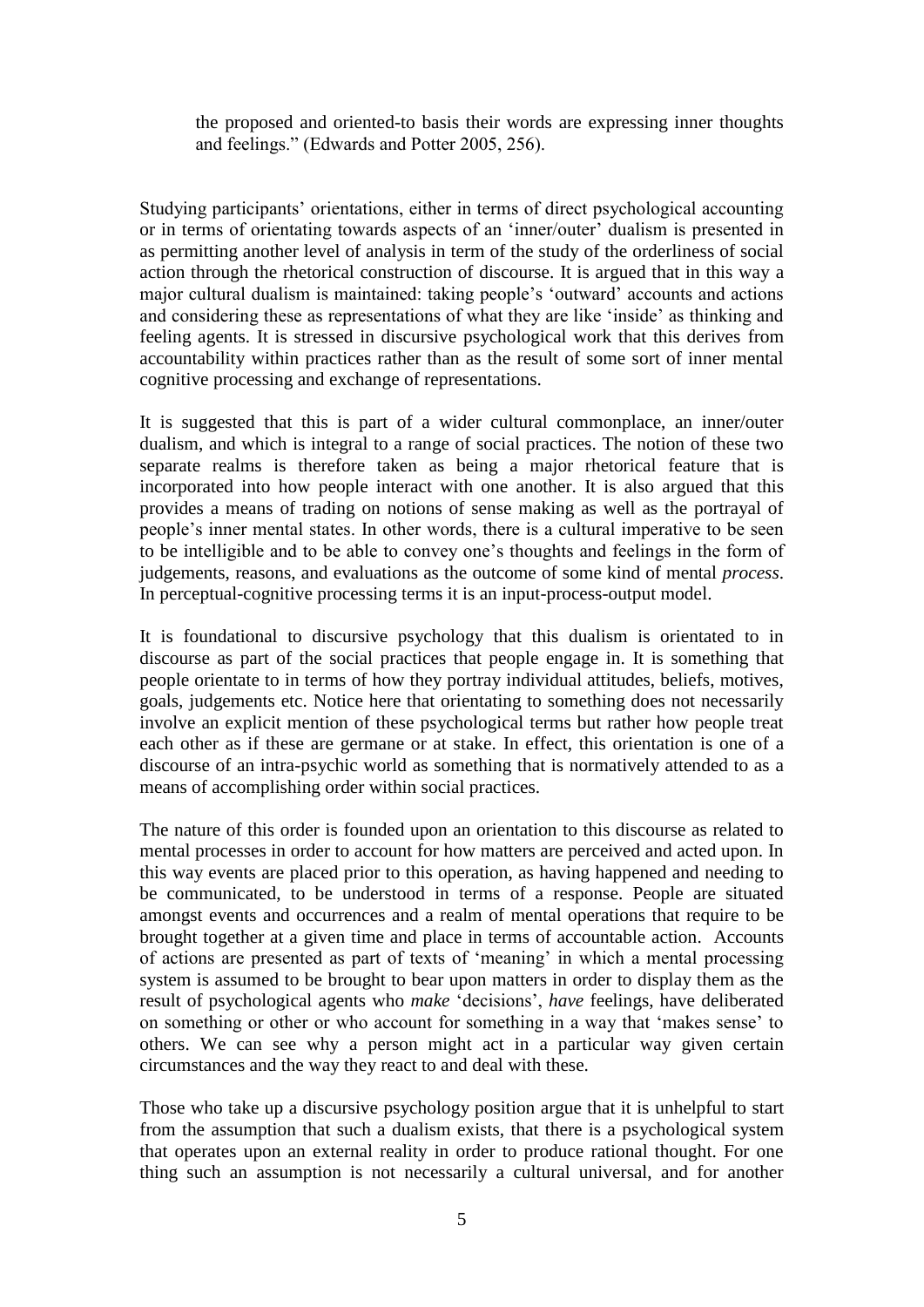people themselves do not exclusively make reference to such a dualism in terms of 'sense making' as they engage in various social practices. Discursive psychologists are therefore not saying that it does not exist but rather that for the purpose of studying how people make of use this dualism we need not start from a cognitivist position. Instead they argue that adopting a non-cognitivist approach allows for a focus on is how this inner/outer dualism is pressed into service as part of various social practices where rationality is something that is at stake or germane.

Discursive psychologists also argue that it would also be absurd to begin from a point of doing what is the point of study, that is, how 'reality' and 'mind' are associated in order to do something or other. To take these as givens would be to fall back on 'experiential reality' as a foundational assumption instead of examining what this dualism is used to do. It is argued that the analytic pay-off for this is in terms of achieving a means of dealing with its sheer pervasiveness as a means of accomplishing a range of social practices. Therefore an analytically agnostic stance is taken with regard to the 'inner mind' and 'external reality' and instead epistemologically relativist, or anti-foundationalist, position is adopted. In this way discursive psychology examines how versions of 'reality' are produced as part of what people do, and in particular as related to the production of what counts as an inner psychology as the basis of agency. It is claimed that the significance of such an analytical move allows the focus of study to become how the relationship between 'mind' and 'reality' is not, for most people, some philosophical issue but a rather a practical sociological construction (Edwards and Potter 1992; Edwards 1997; Potter 2003; Potter 1996; te Molder and Potter, 2005).

The construction of an inner/outer dualism in people's accounts presents a world of texts of meaning in which a mental processing system is assumed to be brought to bear upon this material in order to make sense of it, to provoke a reaction in terms of inner thoughts and feelings. In this way it is suggested that the inner/outer dualism is maintained as a pervasive discursive cultural common place: the construction of mind as an active perceptual-cognitive system working on what is beyond it. Such accounting is presented as a matter of public practice as people engage in various forms of social relations that are mediated through different social and organisational practices. The basis for a person's agency has to be intelligible and therefore it is argued that such accounts must attend to this in their construction. In this sense the hearer of such an account is positioned as outside of the person's thinking as another external psychological agent who must in the course of the account employ his or her own inner processes in order know the other's mind.

It is also argued that discourses of inner mental processes are constructed as relevant to a world of outer matters. One suggested technique in which the mind is made relevant is the notion of thinking leading to an outcome such as a decision or the forming of an opinion or judgment. This kind of direction presents the person as a psychological agent in terms of being able to form an independent judgment, as being able to decide matters for themselves. It is therefore argued that the inner/outer dualism is maintained through the construction of accounts based upon a rhetoric of access to the inner nature of people's psychology. This kind of discourse is rooted in the language of 'interpretation', of 'thinking things through' as a means of portraying a psychological individual through notions of points of view, motives and so on. People are also seen to construct accounts in terms of being affected by parrticular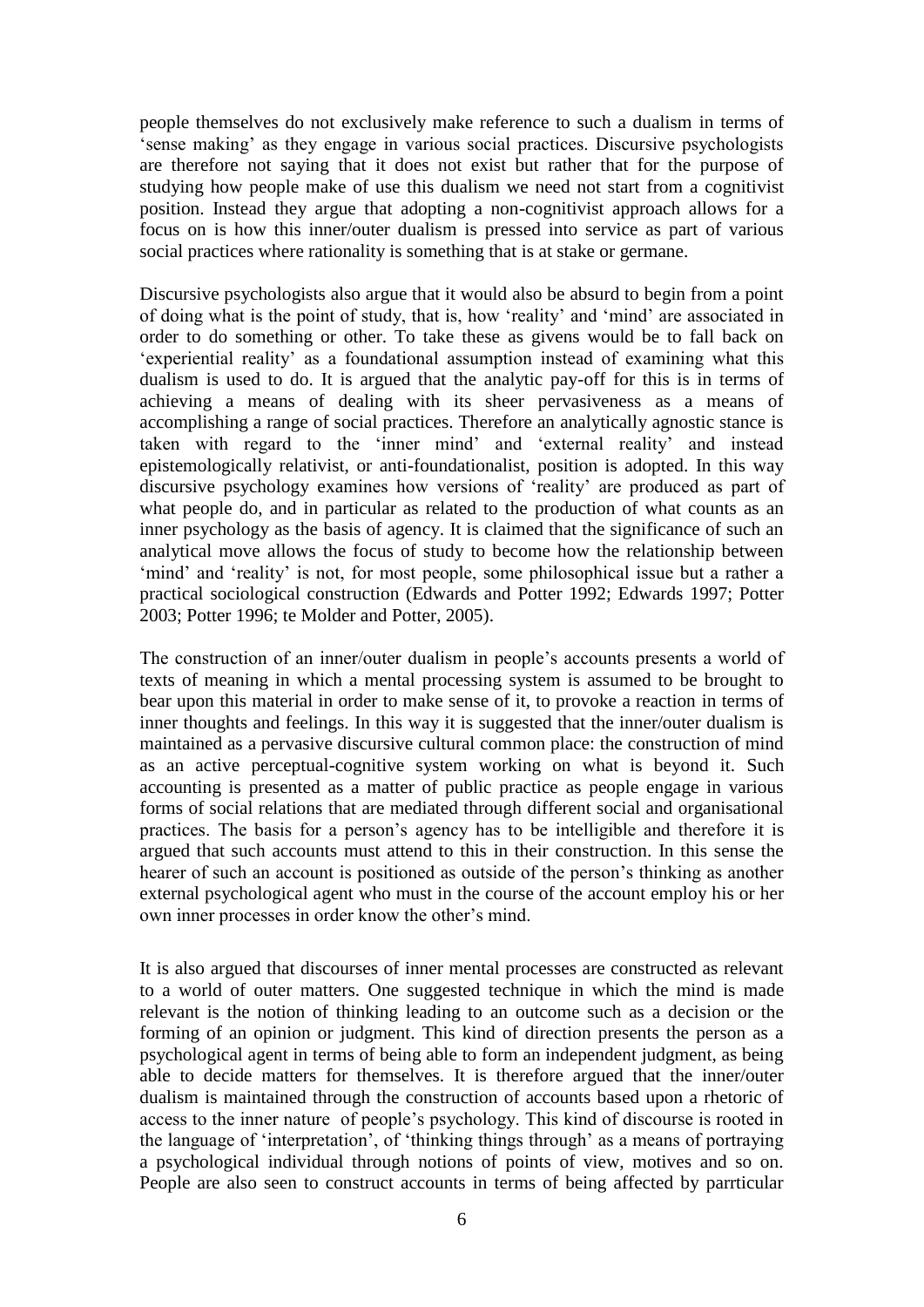circumstances that they experience and which becomes an explanation for their actions. This again preserves the inner/outer dichotomy: the outside world that influences the inner nature of the person. The hearer is again positioned as being given access to an inner world; as being let into a series of thought processes as a way building a rational account. This is considered as a normative orientation in how participants co-construct these accounts within different social practices. The upshot of this for the temporal nature of saptes of interaction is that talk is about 'playing out' these orientations within sequences of actions.

# **The Problem of Construction and Interpretation**

A problem arises for discursive psychology with respect to the construction and interpretation of what is said. In effect it trades on is the implicit imputation of mentalist notions to interlocutors. These are projected into the analysis of discourse as tacit understandings that are oriented towards. Thus whilst mentalism is not the favoured analyst's theory, it is nonetheless presented as a lay theory attended to in discourse. This is then translated into the occasioned use of various psychological discourses. Commonplace idiomatic expressions such as 'thought' or 'feeling', 'mind' are therefore taken as being theoretically loaded and something to be analysed as such. As Sharrock (2009) points out there is nothing in the words used by speakers that requires the introduction of mentalistic conceptions that are related to performative display and interpretation. This raises the issue of how speakers engage in constructing world and mind in the course of their interactions. In other words, the issue of mastering language use is raised in terms of what is said and whether this is designed or not.

The problem with discursive psychology is not that it fails to recognize language as a form of action, but rather that it burdens this with attempts to engage with this through the classical Cartesian lens of an inner/outer dualism. However, the position argued for here is that people should not be thought of as attending to what they, or others say through such a discursive psychological lens, but rather that they are first and foremost engaged in speech acts bound up with doing things through a host of linguistically constituted practices. It is not that people learn to use various linguistic 'devices' within the temporal flow of conversation but rather that they engage in practices that are not separable from speaking. There is no need to conceptualise discourse through the lens of units of analysis; through a division of syntax, semantics and pragmatics. The codification of language use in this way privileges analytical convenience in terms of the imputation of psychological concerns over intelligibility. In Wittgenstein's 'private-language argument' it is clear that the words and expressions we use are related to public or scenic criteria and not what they strand for in terms of some inner state. In this sense our use of language does not, for the most part, involve a mastery of a discursive psychology but rather is learnable by virtue of using as part of various speech acts. The idea that discourse involves attending to inner/outer orientations, that interlocutors attend to what it stands for in terms of some inner state is therefore a non-issue.

Discursive psychology therefore imputes an inner/outer dualism as the basis for how people attend to one another's language use. It is an interpretivist conception of language use that rests on a the view that people are engaged in constructing what they say as well as analysing what others say in terms of knowing how to proceed in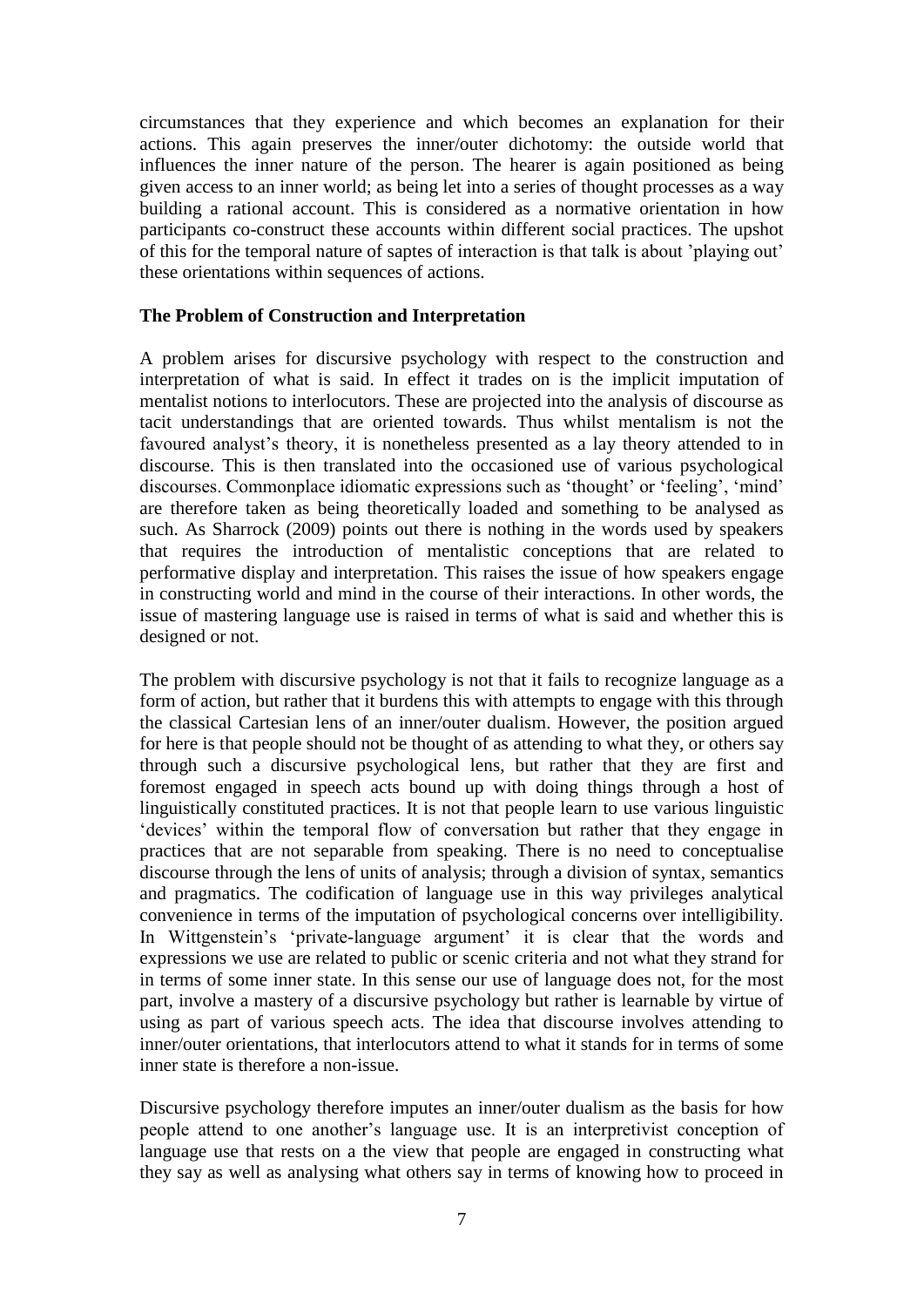the temporal nature of the interaction. However, by following Wittgenstein's line of argument, then it can be argued that language use and comprehension do not normally require design, thought or interpretation. Comprehension and understanding can be considered as interactional achievements of proceedings, whilst interpreting what is said is an activity that one engages in. In other words, there is a tendency in discursive psychology to treat people as if they were engaged in taking time (however short) to rhetorically construct their discourse through various 'linguistic devices' or in 'analysing' what was said. However, it can be argued that this is not the case and that for the most part people are engaged in doings things in the world in terms of speech acts rather than treating words as standing for something or other. Intelligibility and the nature of language use are in this sense bound up with speech acts which, in most of their everyday interactions, simply involves getting on and doing it akin to gestural movements rather than engaging in inspecting the basis for what is said with reference to some inner state.

## **Conclusion: Talk, Time and Turns**

The key to understanding the temporal dimension of talk and what interlocutors are engaged in is to avoid the trap of any such inter-subjective reification of the notion of language as involving communication between minds. A key, proponent of this view is Coulter (2005) who brings to ethnomethodology a Wittgensteinian attention to the logical grammar of concepts, but convincingly argues and demonstrates that conceptual analysis is invaluable in appreciating language use in logico-grammatical terms. Coulter argues, following, Harris (1981) that language and the ability to converse with one another is best thought of in instinctual terms. Now whilst this may imply for some a linkage with behaviourism, it is far from being the case. Indeed it is possible, to think as George Herbert Mead did of language as "a differentiation of gesture, the conduct of no other form can compare with that of man in the abundance of gesture" (Mead, 1910a: 178). As he says in evolutionary terms we have to consider the communicative function of language as arising from prior gestural conduct (Mead, 1934: 17).

What does this mean for the temporal nature of conversation? The foregoing arguments suggest that we cannot conceptualize ordinary everyday language use in terms of designing and interpreting what is said. This would be to fall back on cognitivist assumptions and lead us down the path of considering the speed of thought rather than focusing on the situated practices of conversing with one another through turns at talk. It is easy to slide into such a cognitivist view of language but such a view detracts from considering language use in terms of actions. If we instead focus on actions and, like Mead, consider these as extensions of gestures, then a clue to the temporal nature of conversation may lie in the idea that such gestures are joint social activities. Mead still left open the door for an inter-subjective consideration of language as related to knowing each other's minds, but it is also possible to take an approach to this issue in terms of the words themselves. Language, as Coulter (2010) argues is not a system to be conceptualized in terms of a tripartite division between grammar, syntax and pragmatics but rather is a very much related to logicogrammatical usage in which the words themselves are self-sufficient. There is no need to consider the speed of thought as an index of language use, or to turn to sociostructural determinants as ways of framing of the temporal dimension talk. This is not to say that people never think before they speak, never design what they are about to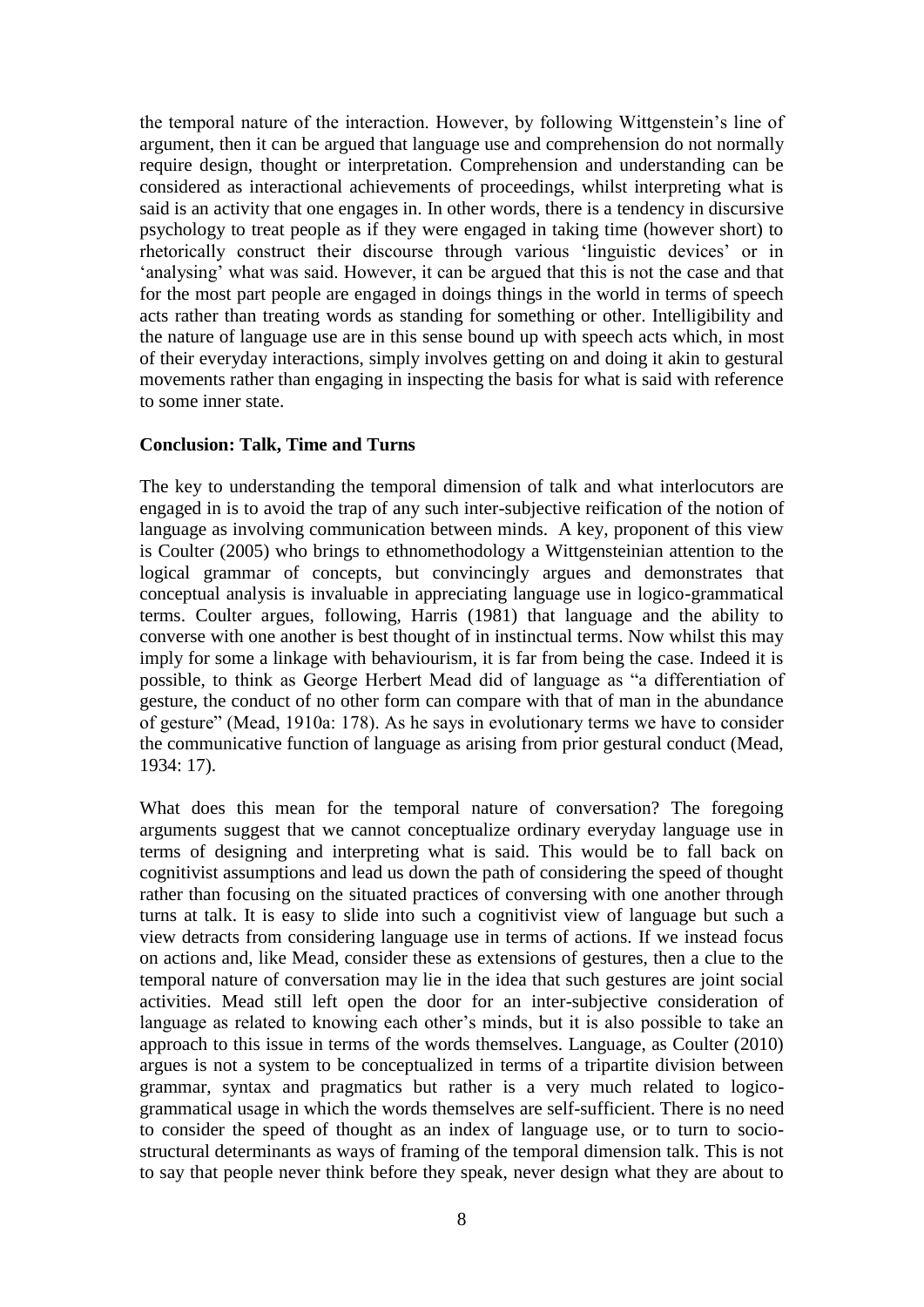say or do not operate within the time frames of structured organizational forms of interaction. However, these cases are not necessarily the routine pattern of everyday interaction where, for the most part, people are not engaged in 'interpreting', 'designing', 'planning' and so on in the course of the flow of conversing with others. The latter kinds of activities do take place, but when they do they are the subject of procedural patterns that are brought into play in their very doing. Interpreting is not something that is read into an activity from 'outside' but rather is worked at from within where speakers engage in doing this activity and in a reflexive manner with each other.

#### **References**

- Austin, J. L. (1962) *How to do Things with Words: The William James Lectures delivered at Harvard University in 1955*. Ed. J. O. Urmson, Oxford: Clarendon.
- Caldwell, R. (2012) Reclaiming Agency, Recovering Change? An Exploration of the Practice Theory of Theodore Schatzki. *Journal for the Theory of Social Behaviour* 42, 3, 283-303.
- Coulter, J. (2005) Language without Mind. In *Conversation and Cognition*, edited by Hedwig te Molder and Jonathan Potter, 241-259. Cambridge: Cambridge University Press.
- Coulter, J. (2010) Reflections on the "Darwin-Descartes" Problem. *Journal for the Theory of Social Behaviour* 40, 3, 274-288.
- Edwards, D (1997*) Discourse and Cognition*. London: Sage.
- Edwards, D., and Potter, J. (1992) *Discursive Psychology.* London: Sage.
- Edwards, D. and Potter J. (2005) "Discursive psychology, mental states and descriptions." In *Conversation and Cognition*, edited by Hedwig te Molder and Jonathan Potter, 241-259. Cambridge: Cambridge University Press.
- Gibbs, R.W. and Van Oden, G. (2012) Pragmatic Choice in Conversation. *Topics in Cognitive Science*, 4, 7–20.
- Harris, R. (1981) *The Language Myth*. London: Duckworth.
- Mead, G. H. (1934). *Mind, Self and Society: From the Standpoint of a Social Behaviorist*. C. W. Morris, (Ed.). Chicago: The University of Chicago Press.
- Mead, G.H. 1910a. What Social Objects Must Psychology Presuppose? *The Journal of Philosophy, Psychology, and Scientific Methods*, 7, 174–180.
- Potter, J. (1996) *Representing Reality: Discourse Rhetoric and Social Construction.*  London: Sage
- Potter, J. (2003) "Discursive Psychology: Between Method and Paradigm." *Discourse & Society*, 14, 783-794.
- Potter, J. and Edwards, D. (2001) "Sociolinguistics, Cognitivism and Discursive Psychology." In *Sociolinguistics and Social Theory*, edited by Nicholas Coupland.
- Schatzki, T. R. (2001) Introduction: Practice theory. In T. R. Schatzki, K. Knorr Cetina, & E. Von Savigny (Eds.), *The practice turn in contemporary theory*  (pp. 10–23). London/New York: Routledge.
- Schatzki, T. R. (2002) *The site of the social. A philosophical account of the constitution of social life and change*. University Park: Pennsylvania State University Press.
- Schatzki, T. R. (2006) The time of activity. *Continental Philosophy Review*, *39*(2), 155–182.